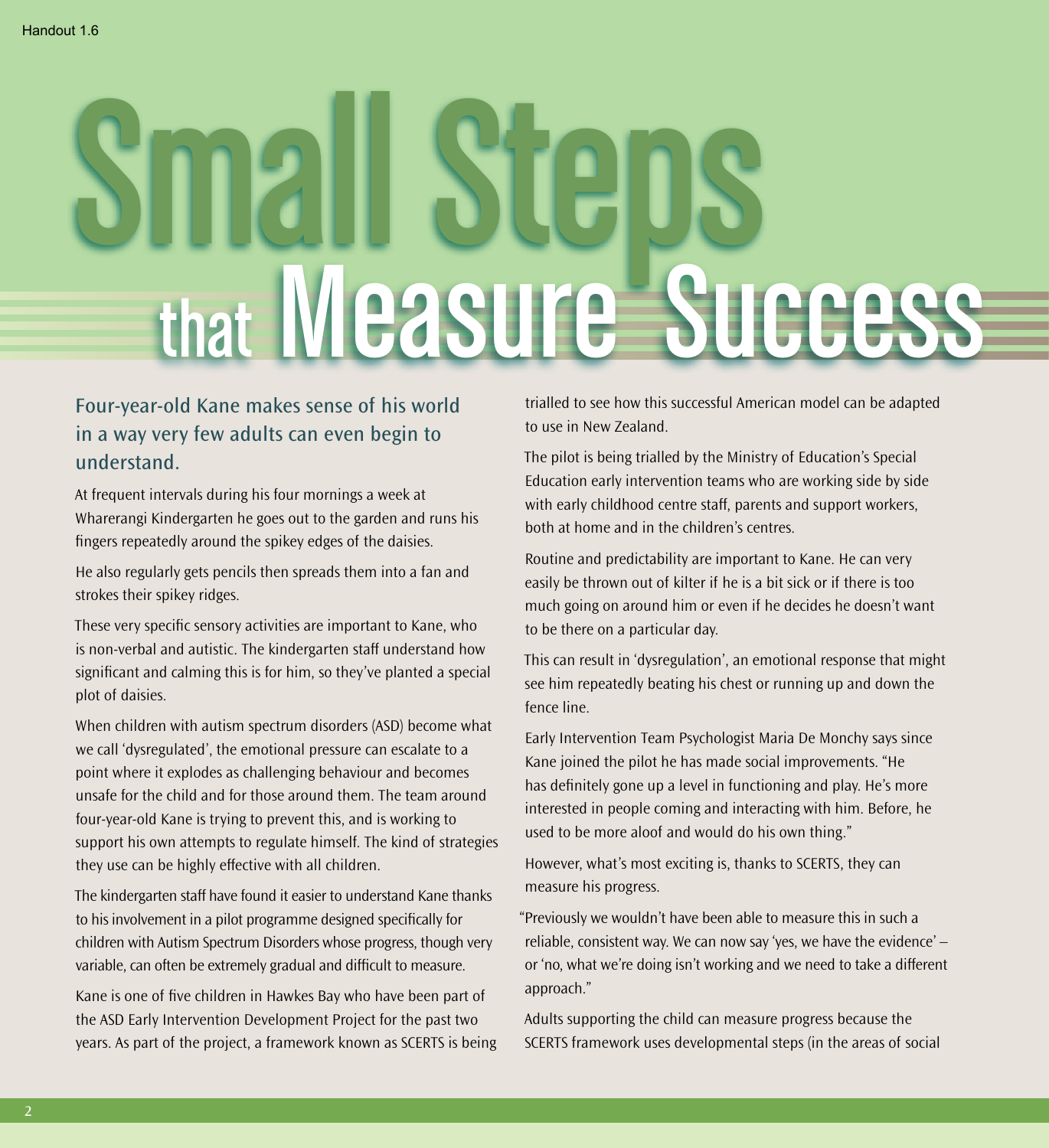

"It has also highlighted for us as teachers the need to embrace programmes of this type and to be open to new ideas. The outcomes have been so positive."

*– Susan Young, Head Teacher, Wharerangi Kindergarten*

From left: Maria De Monchy, Pip Harrison, Karen Piercy with Kane, Louise Holdcroft, Susan Young and Maria Boolieris

communication and emotional regulation) that are tiny and very clearly defined. Similarly, Kane's goals are very clearly articulated.

"Other assessment frameworks focus on setting goals for the child," explains Occupational Therapist Maria Boolieris. "What's different about this is it also sets goals for everyone working with the child so their input can be reviewed as well.

"That means there's a really collaborative approach. It really brings people together and requires us to communicate extremely well."

In Kane's case there's been a close working relationship between his four kindergarten teachers, his support worker, three members of the Hawke's Bay Early Intervention Team: Maria Boolieris, Maria De Monchy and Speech-Language Therapist Louise Holdcroft and – most importantly – his parents.

"His mum, Karen, is an active team member. We've had her buy-in right from the start," says Maria Boolieris. "She ensures things are really followed up."

The strong collaborative focus makes a real difference for the parents, adds Maria De Monchy. "They are able to see that we are all working together. They have a strong sense of direction and hope. They can see the steps their child has taken."

Collaborative support that is very consistent between the home and kindergarten help Kane achieve a better quality of life, she says. "It is satisfying for adults working with such children when they can find a way to help a child make sense of the world. SCERTS is a tool for doing this."

Taking on the SCERTS work wasn't easy at first. In early 2006 the three Early Intervention Team members together with their Hawke's Bay colleagues joined eleven other teams from around New Zealand to undergo two-day assessment training in Wellington; parents were invited to a one-day overview.

"Initially it felt like the blind leading the blind!," says Maria Boolieris. "It was very unfamiliar. It is from overseas and uses quite specific language and lots of jargon."

A lot of reading was involved, she adds. "We had to learn this and implement it at the same time so it was quite stressful at first."

But the more the team worked on this the more they saw its value.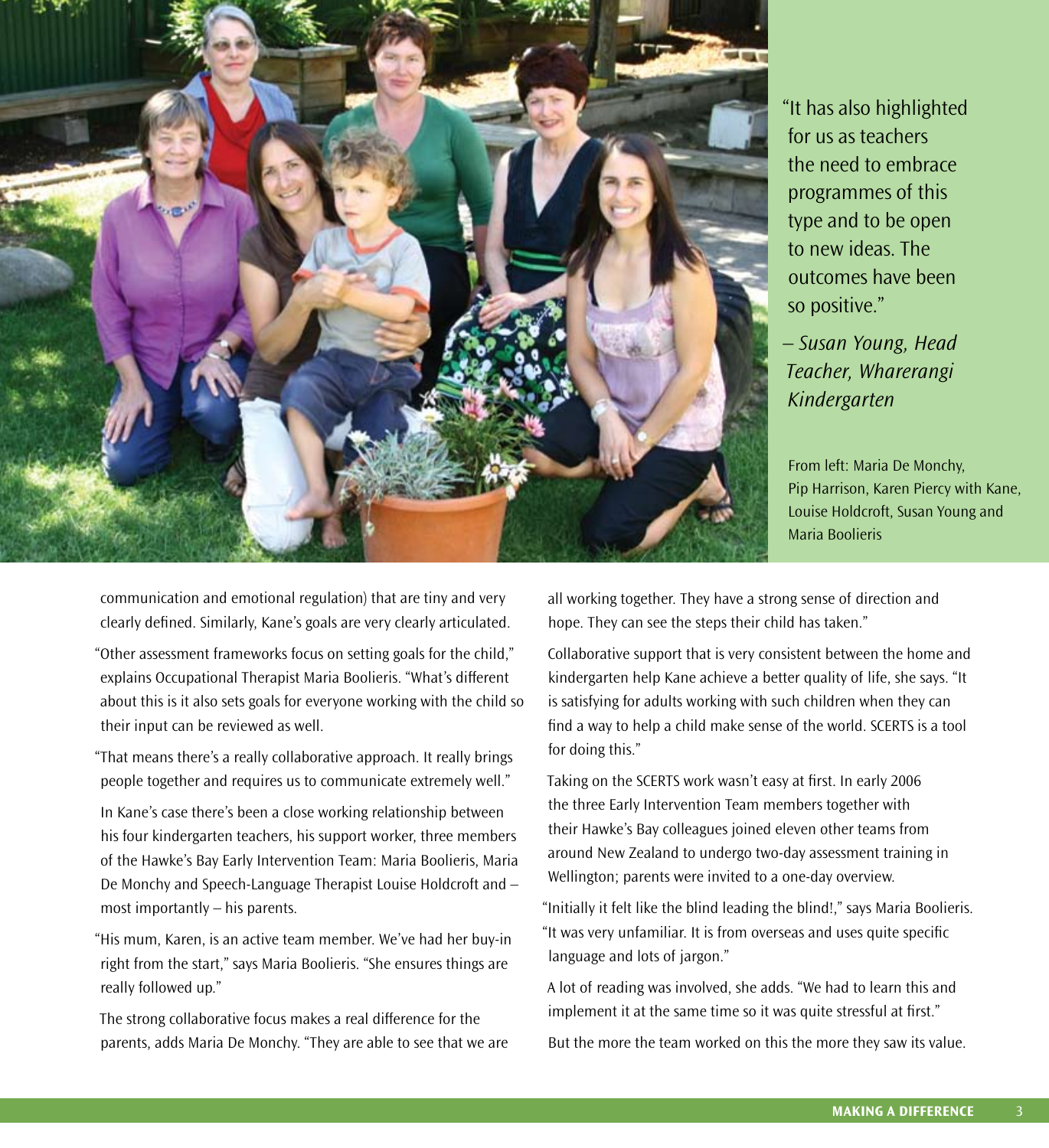

"Previously we wouldn't have been able to measure this in such a reliable, consistent way. We can now say 'yes, we have the evidence' – or 'no, what we're doing isn't working and we need to take a different approach."

 *– Maria De Monchy, Psychologist HB Early Intervention Team (above)*



They started to identify the parts that would work best in their local setting and adapted it.

Another local adaption that had occurred earlier in the process was the sewing into the framework those strands of Te Whāriki, the New Zealand early childhood curriculum policy statement, that aligned with SCERTS.

Maria Boolieris says some forms of assessment sometimes result in staff just collecting data. "But this enabled us to really measure the work that everybody was doing. It's really meaningful because we can use it to modify our behaviour as well."

Kane's SCERTS assessment makes no reference to his developmental age or what he is unable to do. The starting point is to describe in detail what Kane can do and align this with the steps defined in the SCERTS framework. That meant those working with Kane had to collect a significant amount of information via observation at home and at the kindergarten.

All members of Kane's support team were then required to negotiate and agree on what was being recorded. The first assessment for a new child is estimated to take up to 10 hours in total. In Kane's case it wasn't so time-consuming as all the team members already knew him.

What followed were detailed discussions with the family about what they wanted Kane to be learning and what his goals might be. This led to a planning meeting where the whole team worked on a written plan that documented everyone's goals – not just Kane's.

"Goal-setting for children is a normal part of our work in early intervention. In this case we very clearly articulated the steps every person was going to undertake in order to support Kane to achieve his goals. Everyone works in the same way, as defined in the framework, and there are very specific steps in the SCERTS framework against which their progress is measured," says Louise Holdcroft.

For example, one of Kane's goals is to respond to verbal instructions. One of the strategies for the adults, as identified in the framework, is to use less complex language when talking to Kane.

As part of the goal-setting in the social communication area of the SCERTS framework, the family has been supported by the Early Intervention Team members to implement the Picture Exchange Communication System (PECS), which teaches a child to use pictures or symbols to communicate their needs.